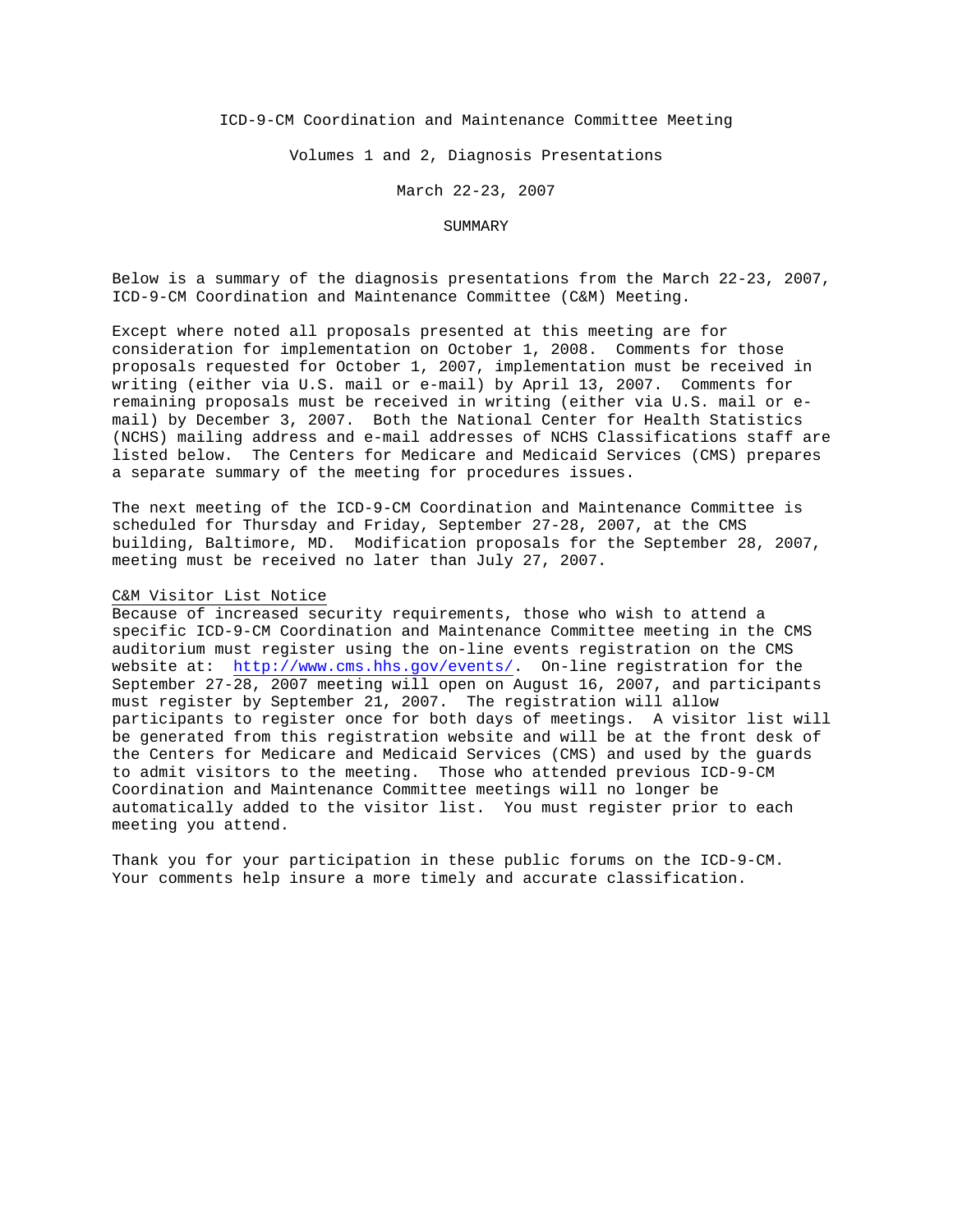| Mailing Address: | Fax: $(301)458-4022$    | National Center for Health Statistics<br>ICD-9-CM Coordination and Maintenance Committee<br>3311 Toledo Road, Room 2402<br>Hyattsville, Maryland 20782 |  |
|------------------|-------------------------|--------------------------------------------------------------------------------------------------------------------------------------------------------|--|
| Donna Pickett:   | E-mail:                 | Room 2402 (301) 458-4200<br>dfp4@cdc.gov                                                                                                               |  |
| Amy Blum:        | Room 2402<br>E-mail:    | $(301)$ 458-4200<br>alb8@cdc.gov                                                                                                                       |  |
| David Berglund:  | Room 2402<br>$E$ -mail: | $(301)458 - 4200$<br>zhc2@cdc.gov                                                                                                                      |  |
| Lizabeth Fisher: | Room 2402<br>$E$ -mail: | $(301)458 - 4200$<br>llw4@cdc.gov                                                                                                                      |  |

NCHS Classifications of Diseases and Functioning & Disability web page: <http://www.cdc.gov/nchs/icd9.htm>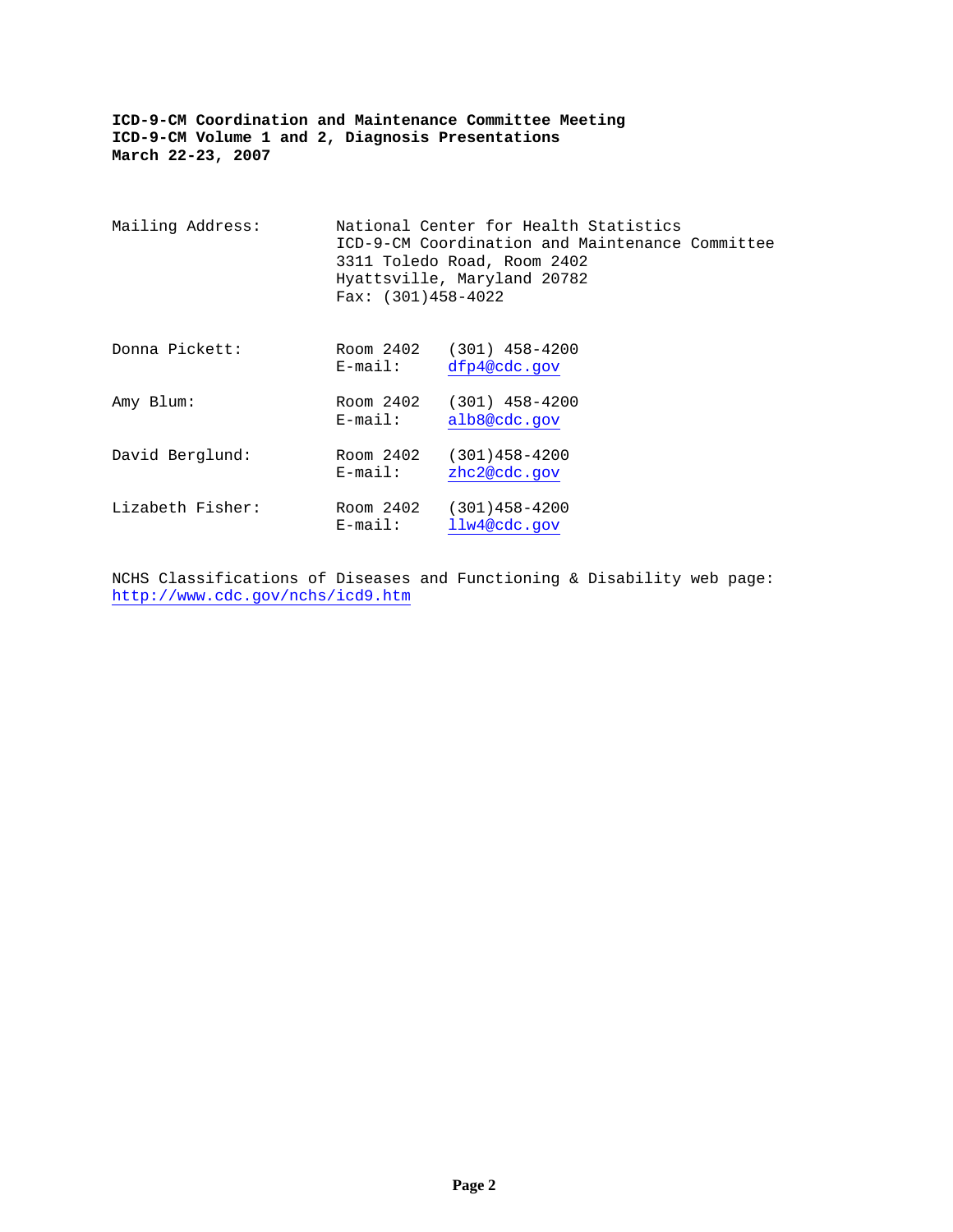#### Welcome and Announcements

Donna Pickett welcomed all in attendance to the diagnosis portion of the ICD-9-CM Coordination and Maintenance (C&M) Committee meeting.

The time line for diagnosis changes, included in the proposal packet, was reviewed. Important dates of note are April 13, 2007, the deadline for receipt of public comments on proposals presented today and indicated as being considered for implementation on October 1, 2007. Also of note was December 3, 2007, the deadline for receipt of public comments on proposed code revisions presented and discussed at this meeting, that are being considered for October 1, 2008, implementation. It was strongly recommended, to ensure timely delivery, that comments be submitted via email or express mail. No updates to ICD-9-CM are to take effect April 1, 2007. Proposals for consideration at the September 28, 2007 meeting must be received by July 27, 2007. Registration for the September 27-28, 2007 ICD-9-CM Coordination and Maintenance Committee meeting will open on August 16, 2007, and close on September 21, 2007.

A summary of this meeting as well as related presentations will be posted to the NCHS Classifications of Diseases and Functioning & Disability web site within a couple of weeks.

Continuing Education certificates were made available at the conclusion of the meeting. There were 5 hours of continuing education awarded for each day of the two day meeting.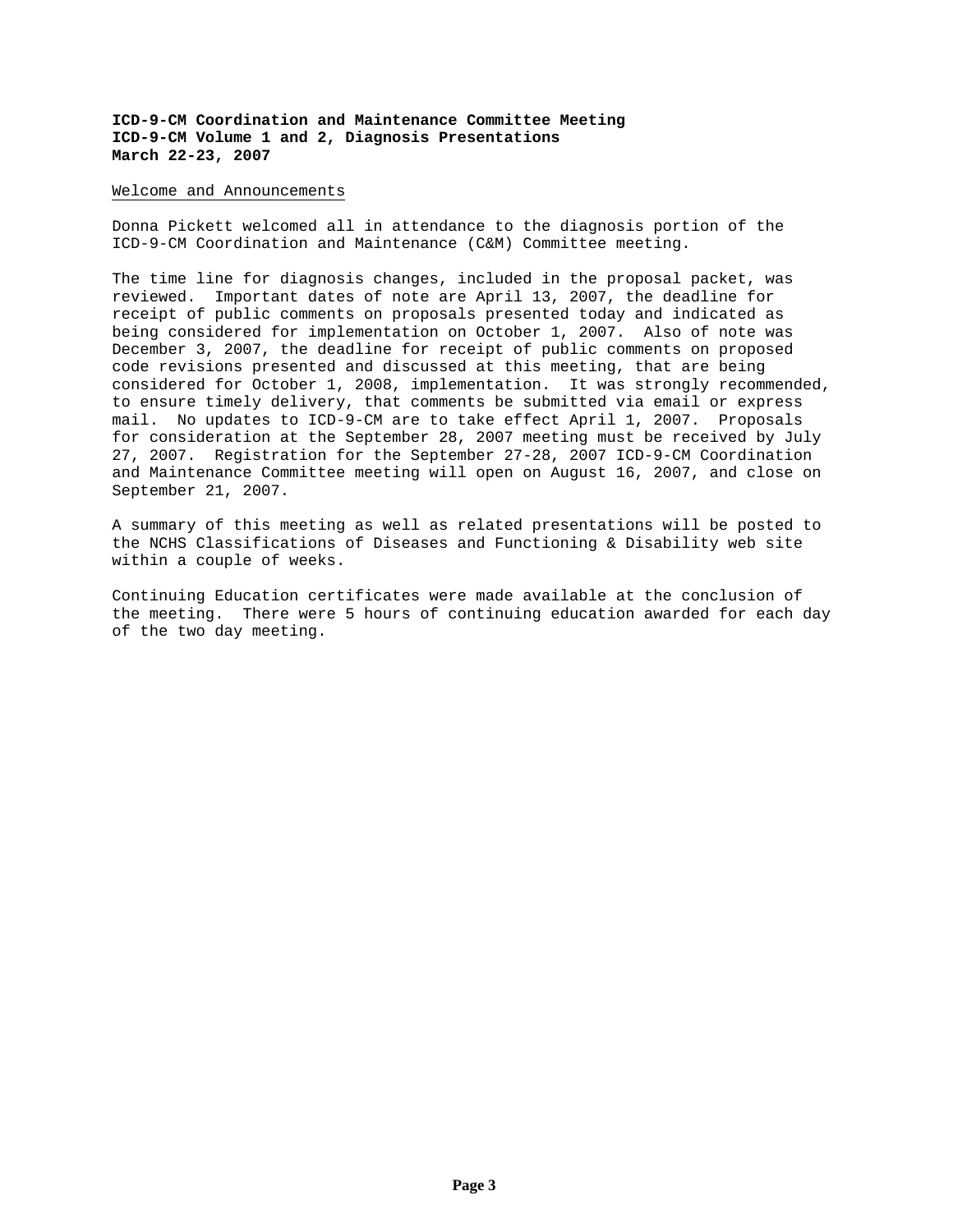SUMMARY OF COMMENTS AND DISCUSSION OF VOLUMES 1 AND 2 TOPICS The following topics were presented at the meeting. (See separate topic packet):

# Migraines and other headache syndromes

Stephen Silberstein, M.D., Director of the Jefferson Headache Center, Philadelphia, Pennsylvania, and the Past-President of and representing the American Headache Society, presented clinical information for this topic. The PowerPoint file is posted separately for this presentation. Following presentation of the proposed coding changes the following questions and comments were made:

- The question was raised of how to default tension headache to proposed code 339.1, tension type headache, if there is already a code 307.81 titled tension headache in the classification. It was noted that the term "tension headache" usually refers to "tension type headache". This will need to be carefully reviewed at the time of indexing the codes. NCHS will contact The American Psychiatric Association to discuss a possible modification to the code title for code 307.81 to better distinguish tension headache from tension type headache.
- It was pointed out that headache brought on by spinal fluid leak is currently indexed to code 349.0, Reaction to spinal or lumbar puncture.
- One participant asked for clarification of intractable migraine vs. status migrainosus. The presenter stated that intractable headaches are defined as headaches with duration greater than 72 hours. Status migrainosus is debilitating and incapacitating, with symptoms that typically leave the patient restricted to bed.
- What should be done with facial pain which is no indexed to 784.0, Headache? Dr. Silberstein indicated that this is the next step in classifying headaches.
- One person asked how physicians will be educated on the documentation for these codes. Laura Powers, M.D., representing the American Academy of Neurology (AAN), indicated that they can help with this through the distribution of education publications to their members.
- A participant asked whether nasal septum migraines are included in this proposal. Dr. Silberstein indicated that it is still controversial if this causes migraine headaches. It was recommended to code the cause, and then code the headache.
- It was recommended that the title of proposed category 339, Other headache syndromes, should match the proposed excludes note changes at code 307.81.
- A participant was concerned that the record documentation will not match what is in the classification, and therefore the codes will not be used.
- There was a discussion regarding the suggestion to change the "use additional code" note at proposed new code 346.6 to be a "code first note" so as to identify the cerebral infarction associated with persistent migraine aura.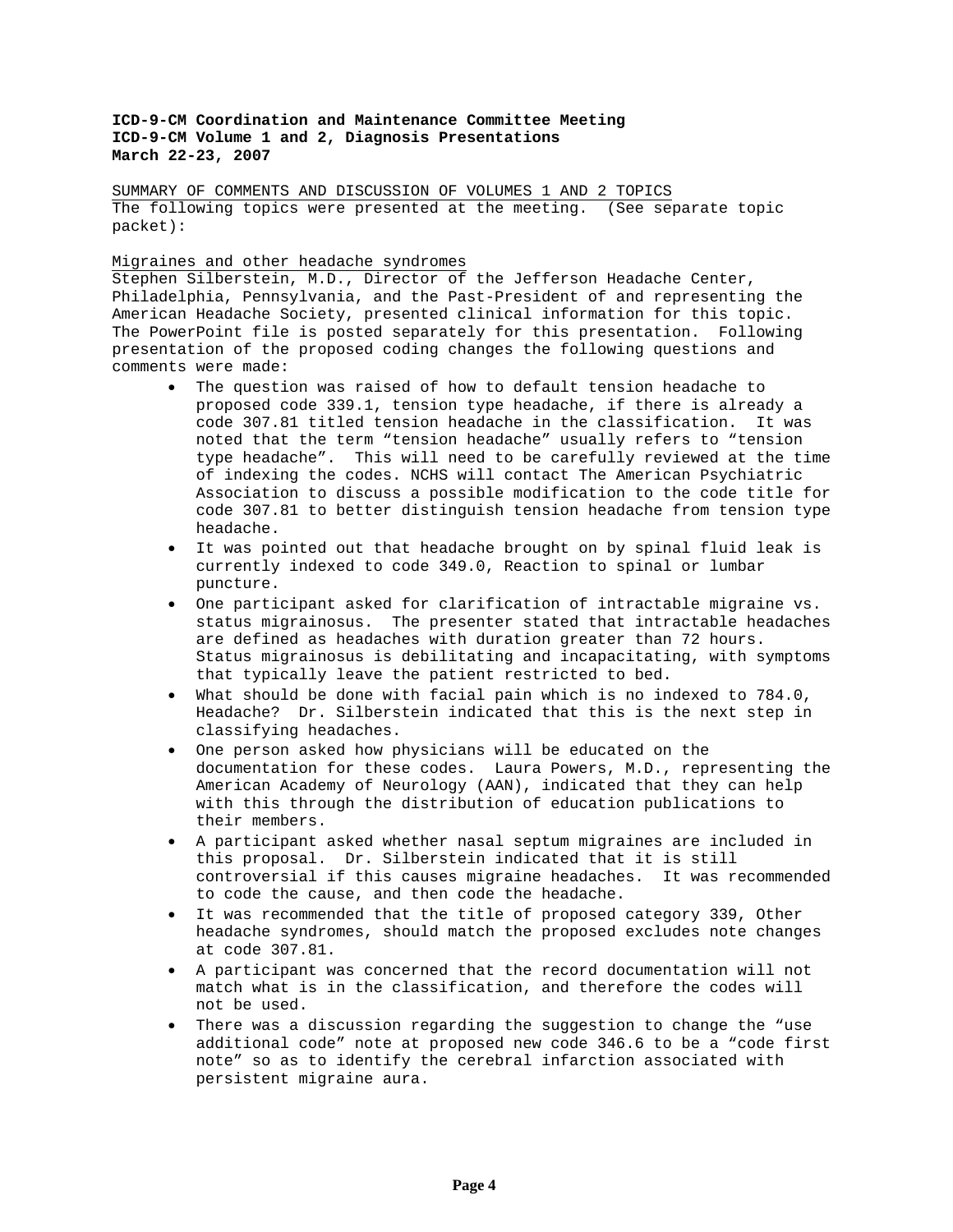- The question was raised as to how "premenstrual headache" should be coded, whether to headache NOS, tension type headache, or elsewhere. This issue will be reviewed further.
- There was discussion of cyclical vomiting, and how this is related to certain variants of migraine particularly in children. As the term "cyclical vomiting" now is indexed to the gastrointestinal section, it might be appropriate to specify that the variant of migraine code would just be used for cyclical vomiting associated with migraine.
- At 346.0, with proposed title change to Migraine with aura, the use additional code note for any migraine related seizure could instead be a code first note. This issue will be reviewed further.
- The question was raised as to whether nausea and vomiting would be considered intrinsic to a migraine headache. It was confirmed that these symptoms would be intrinsic to a migraine headache.

### Exposure to toxic metals and chemicals

This topic had been presented at the September 2006 C&M Committee meeting. The proposal has been revised based on comments received as shown in the topic packet and is being presented again for additional comments. Joseph Jacobs, M.D., Associate Medical Director at Abbott Molecular provided verbal background to this proposal as well. He said it is not the intent to burden the coder with having to unnecessarily code multiple exposure or history codes. The burden is on the physician to document these factors. The purpose of the proposal is to provide clinical information for epidemiological use of the codes. Currently there is no way to capture certain environmental factors associated with risk for bladder cancer.

- There were two participants who commented that adding the statement about risk factors for bladder cancer to the "use additional code" note would introduce a new concept to ICD-9-CM and open up the possibility for similar requests throughout the classification. It was felt that coders are trained to code all relevant history/exposure codes if they are documented and do not need prompting by these types of coding notes. The use of "such as" in the note would also imply that additional things should also be coded, that are not enumerated. There was concern about putting this connection on the coder. These two participants expressed a preference not to have this note.
- One person wanted to know if code 596.59, Other functional disorder of bladder, should be used with one of these proposed hematuria codes. Coding guidelines and past coding advice would need to be evaluated.

### Central venous catheter infections

Joe Kelly, M.D., presented the clinical background for this proposal. Following his presentation the following comments were made:

The inclusion term at code 996.62, Infection...Due to vascular device, implant and graft, for "vascular catheter" with venous as a nonessential modifier should be reviewed and modified to clarify the excludes note sending central venous catheter to the newly proposed code of 999.31. It was recommended the inclusion note under code 996.62 be modified to better distinguish this code from the newly proposed code.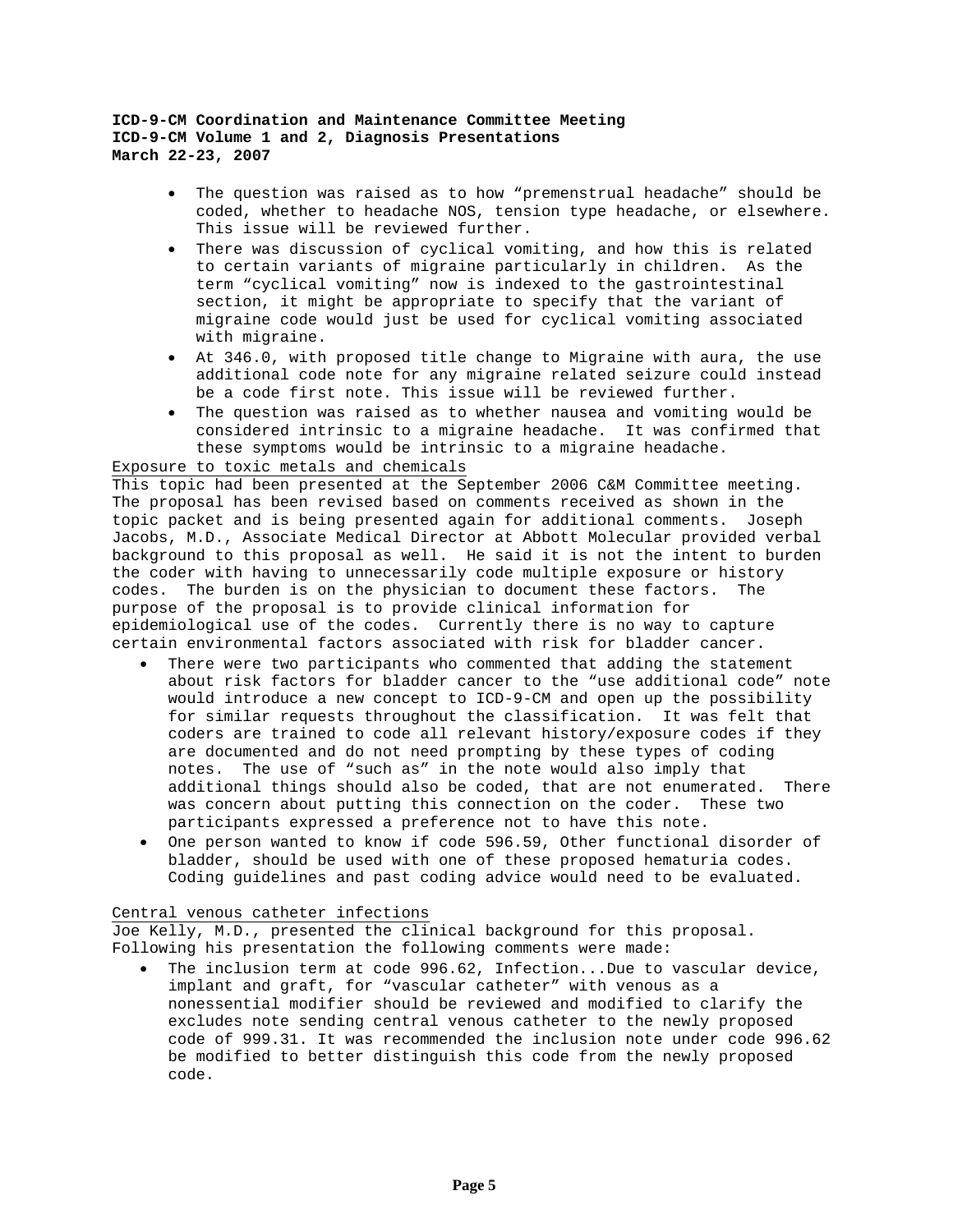- One person asked whether the new proposed code 999.31, Infection due to central venous catheter, implies the presence of a catheter as the source of infection and the answer given was yes.
- This proposal is being considered for an October 1, 2007 implementation.

#### Myotonic disorders

NOTE: This topic was presented on Thursday, March 22, 2007. This proposal was originally presented in September 2006. It has been revised and is being presented for further comment on the revisions. It is being considered for an October 1, 2007, implementation. There were no comments following presentation of this revised topic.

#### Acquired absence of uterus

NOTE: This topic was presented on Thursday, March 22, 2007. This proposal was originally presented in September 2006. It has been revised and is being presented for further comment on the revisions. It is being considered for an October 1, 2007, implementation. There were no comments following presentation of this revised topic.

# Prophylactic use of agents affecting estrogen receptors

- Sue Bowman, RHIA, CCS, representing the American Health Information Management Association (AHIMA), stated that the Editorial Advisory Board (EAB) for *Coding Clinic for ICD-9-CM* is gathering input from the physicians on that board to better define the status of the cancer when Tamoxifen is being given. It was recommended by them to wait for their input prior to making a decision about implementing these new codes.
- One participant asked when does the use of these drugs indicate prophylaxis vs. active treatment.
- NCHS staff responded that the American College of Obstetricians and Gynecologists (ACOG) was consulted on this proposal. ACOG physicians recommend the use of the code for personal history of breast cancer, V10.3, based on the official coding guidelines definition of a personal history. NCHS staff clarified that the use of a prophylactic drug use code with either a malignancy code or personal history code is valid. The ability to classify breast cancer patients on hormone therapy is what is important.
- One person commented that the *Coding Clinic for ICD-9-CM* has previously advised that if the patient is taking tamoxifen then a neoplasm, by site, should be coded and not a code for history of neoplasm. Therefore, that advice as well as the "ICD-9-CM Official Guidelines for Coding and Reporting" will need to be reviewed and modified if these codes are approved. NCHS staff acknowledged that these changes would be necessary.

### Autoimmune hepatitis

NOTE: This topic was presented on Thursday, March 22, 2007. One person commented in favor of creating a unique code for this condition.

#### Plateau iris syndrome and pingueculitis

NOTE: This topic was presented on Thursday, March 22, 2007. There were no comments following presentation of this topic.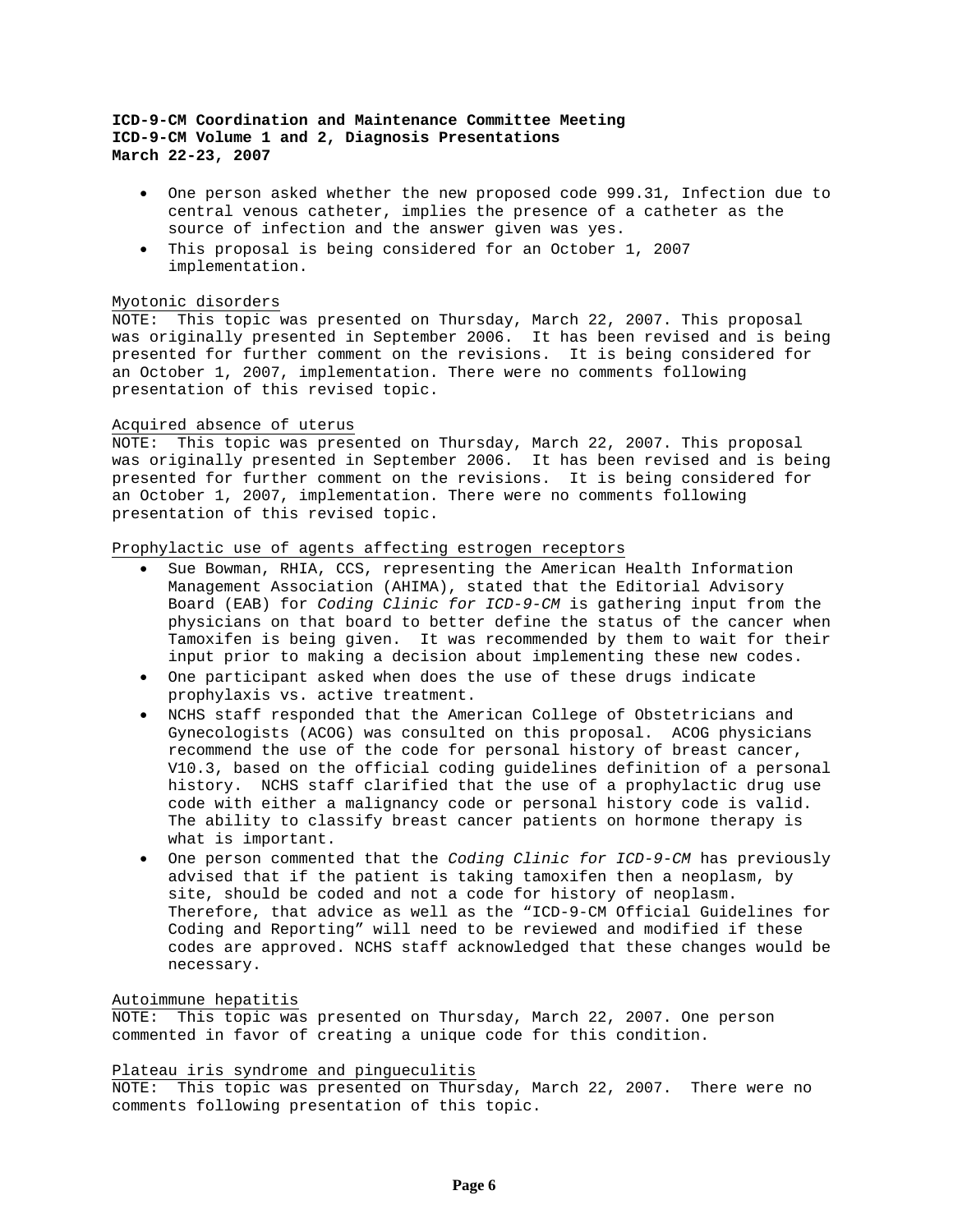Personal and family history of military deployment Lt. Col. Jeanne Yoder, of Tricare Management Activity, was present to provide additional information about the need for and intended use of the codes in this proposal. The following comments/questions were made:

- Would this only be for deployment to war or for all deployment? The intent is only for deployment to armed conflict or war.
- It was recommended to have the titles of V15.83 (personal history) and V61.81 (family history) both reflect that it was deployment to armed conflict/war and to remove "military" if it is to include civilians deployed to these areas, or possibly to make "military" a non-essential modifier.
- One person recommended having a definition of "war" added as a coding note to assure appropriate use of the codes.
- The question was raised on family history, just how close of family, and how recently in time, would be considered significant. The answer was, if it did not affect the current episode of care, do not code it.
- Questions were raised about other types of deployment that may have significant effects, such as long tours of duty on submarines, or in places with exposure to unusual infectious diseases. It was noted that such things happen regularly, but war-like conditions are severe, and can have psychological impact.

### Secondary diabetes

NCHS provided background on all proposals presented at previous ICD-9-CM C&M Committee meetings. The PowerPoint file used for the presentation is posted separately from this summary. It was noted that The Endocrine Society is also reviewing this proposal and will provide comments which will be used to present this topic again at the September 2007 ICD-9-CM C&M Committee meeting. Participants were encouraged to submit written comments on this proposal, which should be submitted by July 27 so as to have them addressed in the proposal that will be presented at the September meeting. Following the presentation the following comments were made:

- It was suggested that two separate categories, similar to ICD-10-CM as shown on slide 8 of the PowerPoint presentation, be considered for ICD- $9 - CM$ .
- Another participant commented that sequencing issues would be less confusing by separating diabetes due to drug vs. diabetes due to an underlying condition.
- A question was raised as to how to address post-transplant diabetic. Sometimes this is due to steroids being taken for immunosuppression, while other times it may be due to treatments received prior to a kidney transplant.
- It was requested to find out from the endocrinologists whether drug induced diabetes is considered a poisoning or late effect.
- There was a comment that using two categories for this is not a problem here, given how common secondary diabetes is. It is important to get good data.
- A comment was made that diabetes may be virally induced, as a cross reaction of the immune system may be involved in certain cases. The question was raised as to whether this should be considered secondary.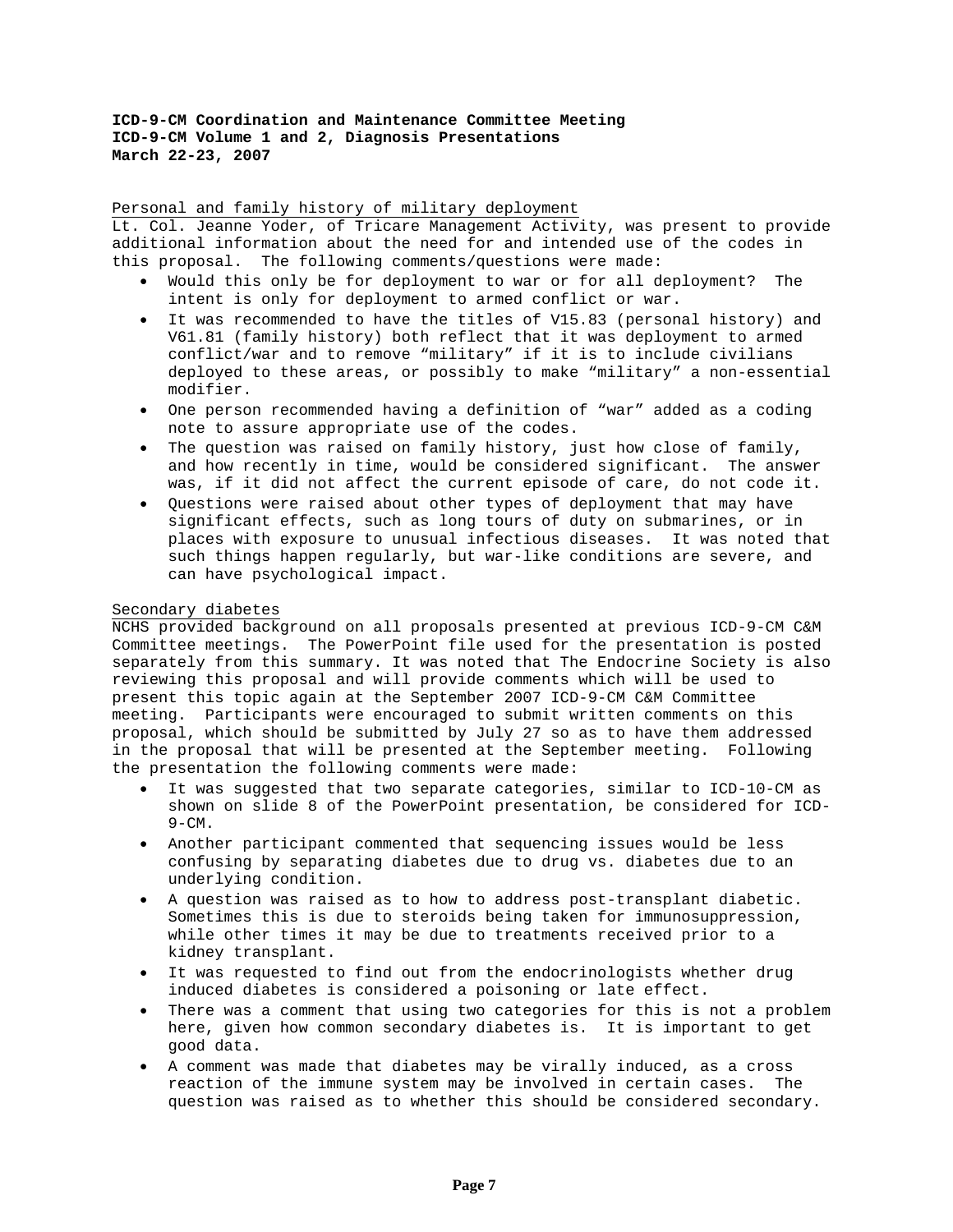Genital and other warts There were no comments regarding this proposal.

Erythema Multiforme and Other Erythematous Conditions

The following comments were made:

- One person wanted to know if a specific organism should be coded with these codes if they are induced by infection. This issue will be reviewed further.
- Another participant suggested including other erythematous conditions that can cause exfoliation such as scarlet fever.
- The low occurrence of Stevens-Johnson syndrome was noted, and because of that, whether or not it warranted a new unique code.
- One commenter recommended changing the title of 695.5 to "Exfoliation due to erythematous conditions according to extent of body surface involved," to match the conditions under it.
- It was suggested to add "and unspecified" to the code title for 695.50.
- Questions were raised about the terms "Herpes iris" and "Erythema iris," included at the code 695.10, Erythema multiforme, unspecified. It was clarified that these terms refer broadly to the type of skin lesion found, with a target or "bull's eye" appearance, rather than implying involvement of the eyes.
- One commenter stated that less than 10 percent of skin exfoliation in Stevens-Johnson syndrome seemed low.
- It was suggested to add "staphylococcal" as a non-essential modifier to the proposed "scalded skin syndrome" inclusion term, below code 695.81; this could also be considered for the excludes notes at 695.1 and 695.5.

### Poxviruses

One person commented that though the proposal represents good granularity for these conditions, they are conditions that are rarely if ever seen in the United States, and questioned the need for all of the new unique codes being proposed.

NCHS staff mentioned that this same proposal will be presented at the World Health Organization (WHO) meeting of the Update Revision Committee later this year. This committee reviews proposals for revising ICD-10.

### Prion Diseases

There were no comments following presentation of this topic.

### Carotid Sinus Syndrome

NOTE: This topic was presented on Thursday, March 22, 2007. There were no comments following presentation of this topic.

Personal history of fracture

The question was raised as to how to determine when a pathologic fracture is not healed, and when it is necessary to use the history code. It was pointed out that the last revision of the "ICD-9-CM Official Guidelines for Coding and Reporting" addressed history of vs.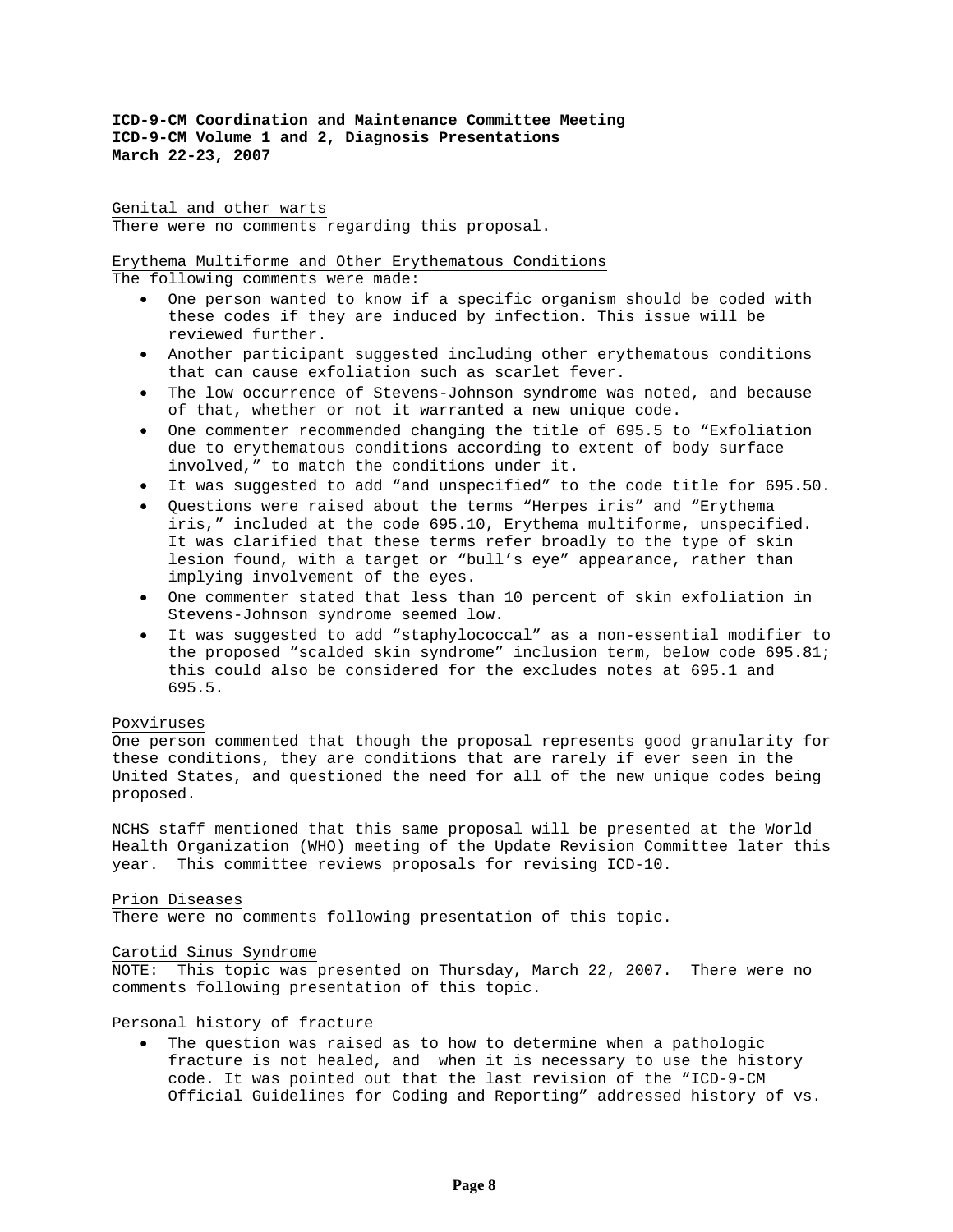current treatment of fractures. It was further noted that the guidelines would need to be reviewed further if this proposal is implemented.

• A participant asked how stress fractures would be handled. This will need to be further reviewed.

#### Noncompliance with renal dialysis

A commenter noted that sometimes a patient's noncompliance with renal dialysis may be related to inclement weather that prevents them from getting to the dialysis provider. It was acknowledged that noncompliance does not only indicate a patient refusing treatment.

### Other complications of organ transplant and transplant status Comments regarding this proposal included the following:

- There were concerns regarding sequencing of codes and whether to code the complication affecting the organ or the proposed code for graftversus-host reaction as principal diagnosis.
- It was recommended to split the newly proposed code of 279.5, Graftversus-host disease, to the  $5^{\text{th}}$  digit level, and have unique codes for acute and chronic forms of this, particularly since they have clinical differences.
- There was a comment for proposed new code 199.2, Malignant neoplasm associated with transplanted organ, that it would be appropriate to have a note to code first the complication. Also, it could be appropriate to have a note to use an additional V code to identify the transplanted organ.
- The question was raised as to how post-transplant lymphoma should be handled, if a post-transplant lymphoproliferative disorder were to progress to that stage.
- There was a comment recommending that the inclusion term at proposed new code V45.87, Transplanted organ removal status, be modified to also mention removal due to infection. Also, a question was raised as to how the specific organ removed could be identified, and whether an acquired absence code would be appropriate for this.

### Vulvodynia

There were no comments following presentation of this topic.

### Fetal medicine

The following comments were made following presentation of this topic:

- It was recommended to present indexing changes for such large proposals. In this case it was suggested to review the indexing for categories 655 vs. 679.
- It was asked if code V28.3 is allowed to be used multiple times for multiple types of screening, especially if they are done at different times during the pregnancy. One participant indicated they use V28.8 for subsequent screenings. NCHS staff indicated that code V28.3 may be used multiples times during the pregnancy.
- It was suggested to review how the guidelines would be impacted before making these coding changes.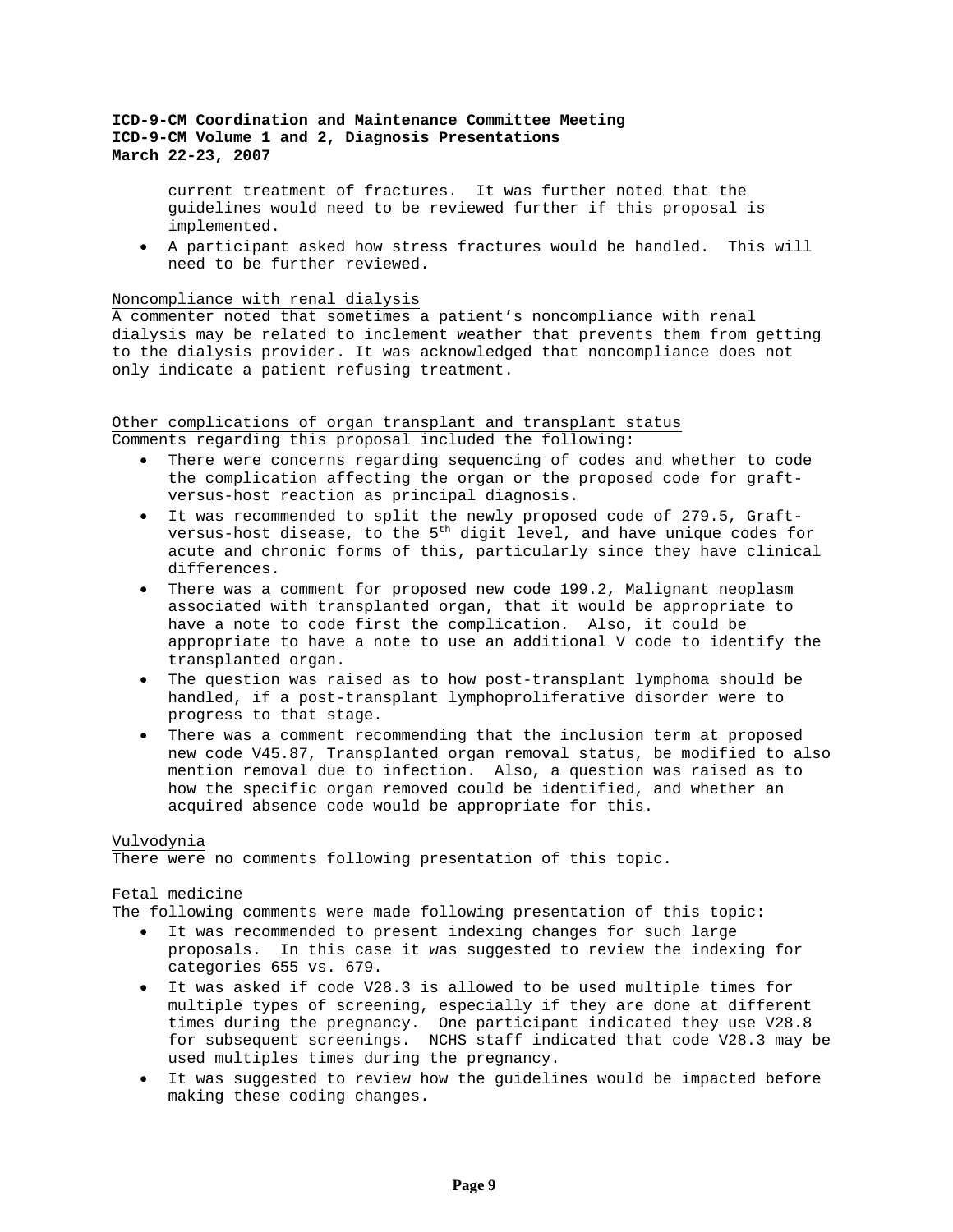- There was some concern that the proposed codes in category 678 for suspected fetal conditions not found would cause confusion with whether to code the suspected condition or not. There was also concern that the sign or symptom causing the condition to be suspected should be coded. NCHS staff responded that a ruled out condition is no longer suspected, possible or probable, so the inpatient guideline for coding suspected conditions would not apply. Also, the guidelines for coding of pregnancy cases, and the use of signs and symptom codes with codes from chapter 11 would still apply.
- There were comments that encounters for conditions not found or ruled out might be better handled using V codes, and that certain of the proposed codes (at 678.3) could instead be considered as V codes.
- One participant raised the issue of whether it would be correct to assign code new code 649.7, Pregnancy resulting from assisted reproductive technology with 650, Normal delivery, if there were no other complications at the time of delivery. NCHS staff noted that code 650 is never used with any other code from Chapter 11.
- The question was raised as to whether code 649.7 would be used with code V23.0, to show the history of infertility. It was also suggested to add the term "IVF" in parentheses to the inclusion term for code 649.7.
- It was also noted that the term "Nuchal translucency testing" at code V28.8 involves ultrasound. While it differs from a fetal anatomic survey, it might be considered at V28.3.

## Malignant pleural effusion

The following comments were made following presentation of this topic:

- One participant asked if this new code (511.81) would include "metastatic pleural effusion" (as opposed to "malignant").
- It was suggested to add a code first note to code the neoplasm.

### Abnormal Papanicolaou smear of vagina and vaginal HPV

There were no comments following presentation of this topic.

### Addenda

NOTE: The proposed addenda changes were presented on Thursday, March 22, 2007 and the following comments were made:

- Regarding the new excludes note proposed for code 571.5, cirrhosis of liver without mention of alcohol, one participant asked whether viral hepatitis always caused cirrhosis and whether to code the hepatitis separately. It was further recommended to add a note under the hepatitis codes to also code cirrhosis if present.
- It was suggested to rephrase the note being proposed at code 647.6, other viral diseases in the mother. The range of codes proposed, with the exceptions, was suggested to be unclear.
- The note at 994.8 for shock due to electroshock gun does include if the shock is fatal. It was suggested to include law enforcement use of this in the External Cause of Injury codes (E codes).
- Laura Powers, M.D., representing the AAN, recommended considering assigning face blindness (prosopagnosia) to a symptom code rather than a vision code. It was noted that the code 368.16, Psychophysical